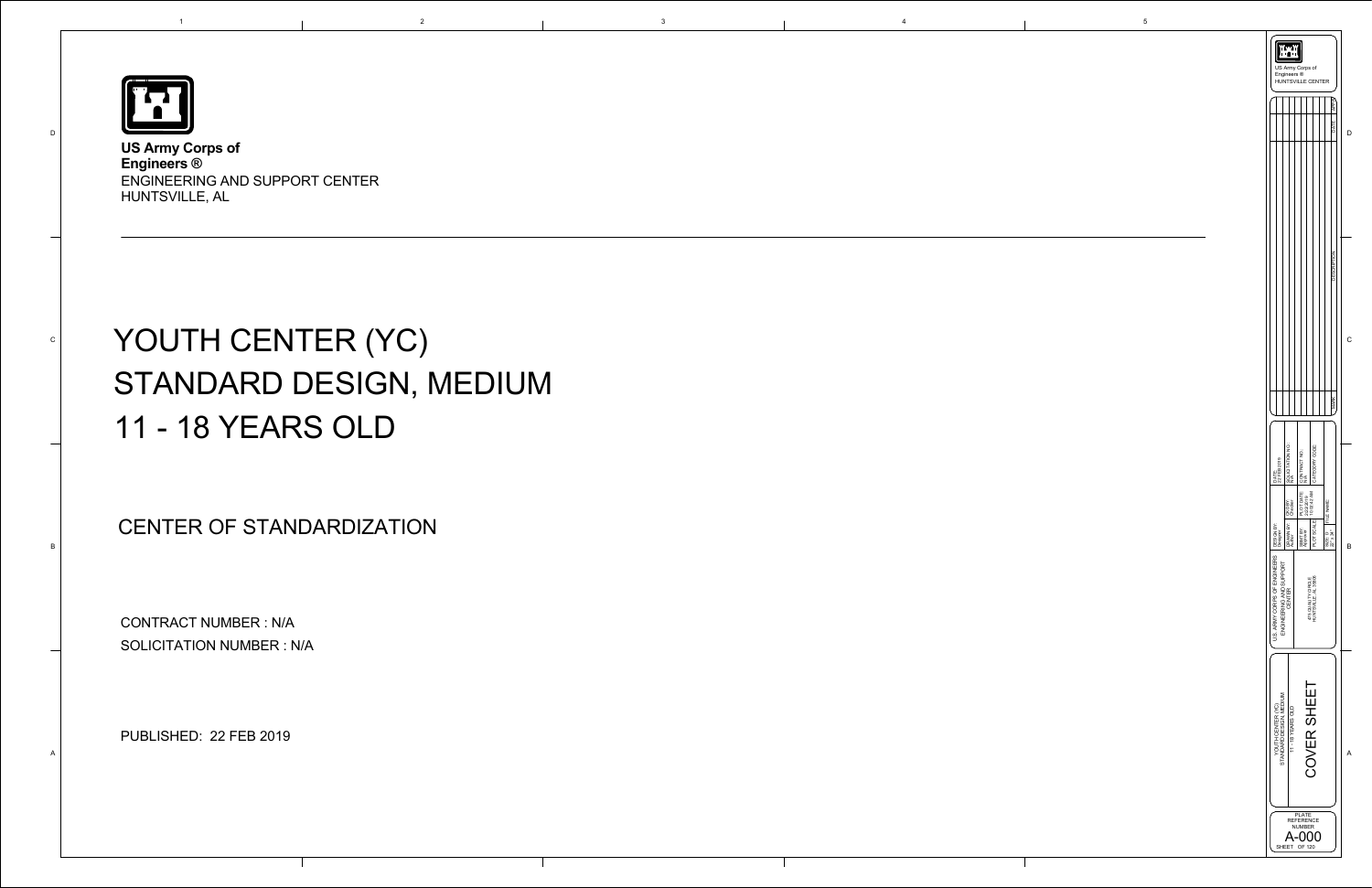|                    |    | SТА |                                        |
|--------------------|----|-----|----------------------------------------|
| <b>PLAN NORTH</b>  |    |     |                                        |
| 16<br>8            | 16 |     | <b>PLATE</b><br><b>REFERENCE</b>       |
|                    |    |     | <b>NUMBER</b>                          |
| SCALE: 3/32"=1'-0" |    |     | $\begin{array}{c} \bullet \end{array}$ |

| <b>GENERAL NOTES:</b><br>REFERENCE THE ARMY STANDARD DESIGN FOR YOUTH CENTER (YC) DATED MARCH<br><b>2008 FOR MANDATORY DESIGN INFORMATION.</b><br>REFERENCE STANDARD DESIGN CRITERIA FOR YC, ROOM BY ROOM DESCRIPTIONS<br>FOR ADDITIONAL DESIGN INFORMATION. |                                              |                            |                                            |    |                                              | Engineers ®                       | US Army Corps of<br><b>HUNTSVILLE CENTER</b> |                                    |  |
|--------------------------------------------------------------------------------------------------------------------------------------------------------------------------------------------------------------------------------------------------------------|----------------------------------------------|----------------------------|--------------------------------------------|----|----------------------------------------------|-----------------------------------|----------------------------------------------|------------------------------------|--|
| <u>ENERGY CONSERVATION NOTES:</u>                                                                                                                                                                                                                            |                                              |                            |                                            |    |                                              |                                   |                                              |                                    |  |
| BUILDING THERMAL ENVELOPE SHALL MEET MINIMUM REQUIREMENT BASED ON THE CLIMATE ZONE.                                                                                                                                                                          |                                              |                            |                                            |    |                                              |                                   |                                              |                                    |  |
| RECOMMENDED MINIMUM THERMAL RESISTANCE (R-VALUE) FOR EXTERIOR WALLS IN CDC 0-5 ZONE 1, 2<br>USE R-18 OR BETTER; FOR ZONE 3-6 USE R-VALUE 20.5 OR BETTER; ZONE 7 R-20.5-28.6; ZONE 8<br>R-20.5-30.5.                                                          |                                              |                            |                                            |    |                                              |                                   |                                              |                                    |  |
| A CONTINUOUS AIR BARRIER SHALL BE PROVIDED THROUGHOUT THE BUILDING THERMAL ENVELOPE.<br>THE AIR BARRIER SHALL BE PERMITTED TO BE LOCATED ON THE INSIDE OR OUTSIDE OF THE BUILDING<br>ENVELOPE.                                                               |                                              |                            |                                            |    |                                              |                                   |                                              |                                    |  |
| AIR BARRIERS ARE NOT REQUIRED IN BUILDINGS LOCATED IN CLIMATE ZONES 1, 2, AND 3.<br>THE AIR BARRIER SHALL BE CONTINUOUS FOR ASSEMBLIES THAT ARE THE THERMAL ENVELOPE OF THE                                                                                  |                                              |                            |                                            |    |                                              |                                   |                                              |                                    |  |
| BUILDING AND ACROSS THE JOINTS AND ASSEMBLIES.<br>AIR BARRIER JOINTS AND SEAMS SHALL BE SEALED, INCLUDING SEALING TRANSITIONS IN PLACES AND<br><b>CHANGES IN MATERIALS.</b>                                                                                  |                                              |                            |                                            |    |                                              |                                   |                                              |                                    |  |
| BREAKS OR JOINTS IN THE AIR BARRIER SHALL BE SEALED.<br>SOLAR HOT WATER AND SOLAR COLLECTORS SHALL BE INCORPORATED AS AN OPTION TO THE DESIGN.                                                                                                               |                                              |                            |                                            |    |                                              |                                   |                                              |                                    |  |
|                                                                                                                                                                                                                                                              |                                              |                            |                                            |    |                                              |                                   |                                              |                                    |  |
|                                                                                                                                                                                                                                                              | <b>YC MEDIUM BIM DESIGN</b>                  |                            |                                            |    |                                              |                                   |                                              |                                    |  |
| <b>DESCRIPTION</b>                                                                                                                                                                                                                                           | <b>TOTAL GROSS</b><br>AREA (FT2)             | <b>HALF</b><br><b>AREA</b> | <b>ADJUSTED GROSS</b><br><b>AREA (FT2)</b> |    |                                              |                                   |                                              |                                    |  |
| <b>FIRST FLOOR</b>                                                                                                                                                                                                                                           | 20,503                                       | N                          | 20,503                                     |    |                                              |                                   |                                              |                                    |  |
| <b>MEZZANINE</b><br>EXTERIOR ALCOVE-SOUTH                                                                                                                                                                                                                    | 325<br>18                                    | N<br>Y                     | 325<br>9                                   |    |                                              |                                   |                                              |                                    |  |
| <b>ENTRY CANOPY</b>                                                                                                                                                                                                                                          | 120<br>OVERALL FACILITY SQUARE FOOTAGE SHOWN | Y                          | 60<br>20,897                               |    |                                              |                                   |                                              |                                    |  |
|                                                                                                                                                                                                                                                              | STANDARD DESIGN MAXIMUM                      | <b>DIFFERENCE</b>          | 20,969<br>72                               |    |                                              |                                   |                                              |                                    |  |
|                                                                                                                                                                                                                                                              |                                              |                            |                                            |    | DATE:<br>22 FEB 2019                         | 9<br>N<br>SOLICITATION<br>N/A     | CONTRACT NO.:                                | CATEGORY CODE:                     |  |
|                                                                                                                                                                                                                                                              |                                              |                            |                                            |    |                                              | CKD BY:<br>XXX YYY                | PLOT DATE:<br>2/22/2019<br>10:02:45 AM       |                                    |  |
|                                                                                                                                                                                                                                                              |                                              |                            |                                            |    | ESIGN BY:<br>X YYY<br>Жă                     | DRAWN BY:<br>Author               | SBMT BY:<br>XXX YYY                          | -OT SCALE:<br>s indicated<br>E Les |  |
|                                                                                                                                                                                                                                                              |                                              |                            |                                            |    | U.S. ARMY CORPS OF ENGINEERS                 | ENGINEERING AND SUPPORT<br>CENTER | 475 QUALITY CIRCLE<br>HUNTSVILLE, AL 35806   |                                    |  |
|                                                                                                                                                                                                                                                              |                                              |                            |                                            |    |                                              |                                   |                                              |                                    |  |
|                                                                                                                                                                                                                                                              |                                              |                            |                                            |    |                                              | 11 - 18 YEARS OLD                 | OVERALL FIRST FLOOR                          | PLAN                               |  |
|                                                                                                                                                                                                                                                              |                                              |                            | ${\sf N}$                                  |    | YOUTH CENTER (YC)<br>STANDARD DESIGN, MEDIUM |                                   |                                              |                                    |  |
|                                                                                                                                                                                                                                                              |                                              | 16                         | <b>PLAN NORTH</b><br>8<br>0                | 16 |                                              |                                   | <b>PLATE</b><br><b>REFERENCE</b>             |                                    |  |



| <b>YC MEDIUM BIM DESIGN</b>           |                                         |                            |                                            |  |  |  |  |  |
|---------------------------------------|-----------------------------------------|----------------------------|--------------------------------------------|--|--|--|--|--|
| TION                                  | <b>TOTAL GROSS</b><br><b>AREA (FT2)</b> | <b>HALF</b><br><b>AREA</b> | <b>ADJUSTED GROSS</b><br><b>AREA (FT2)</b> |  |  |  |  |  |
|                                       | 20,503                                  | N                          | 20,503                                     |  |  |  |  |  |
|                                       | 325                                     | N                          | 325                                        |  |  |  |  |  |
| OVE-SOUTH                             | 18                                      | v                          | 9                                          |  |  |  |  |  |
| Υ                                     | 120                                     |                            | 60                                         |  |  |  |  |  |
| OVERALL FACILITY SQUARE FOOTAGE SHOWN | 20,897                                  |                            |                                            |  |  |  |  |  |
| 20,969<br>STANDARD DESIGN MAXIMUM     |                                         |                            |                                            |  |  |  |  |  |
|                                       |                                         | <b>DIFFERENCE</b>          | 72                                         |  |  |  |  |  |

5





2

A-101

SHEET OF 120

## **GENERAL NOTES:**

| ٠         | <b>REFERENCE T</b>  |
|-----------|---------------------|
|           | <b>2008 FOR MAN</b> |
| $\bullet$ | <b>REFERENCE S</b>  |
|           | <b>FOR ADDITION</b> |

| 1.             | <b>BUILDING THERMA</b>                            |
|----------------|---------------------------------------------------|
| 2.             | RECOMMENDED N<br>USE R-18 OR BETT<br>R-20.5-30.5. |
| 3.             | A CONTINUOUS AI                                   |
| $\mathbf{4}$ . | THE AIR BARRIER<br>ENVELOPE.                      |
| 5.             | <b>AIR BARRIERS ARI</b>                           |
| 6.             | THE AIR BARRIER<br><b>BUILDING AND AC</b>         |
| 7.             | <b>AIR BARRIER JOIN</b><br><b>CHANGES IN MATE</b> |
| 8.             | <b>BREAKS OR JOINT</b>                            |
| 9.             | <b>SOLAR HOT WATE</b>                             |
|                |                                                   |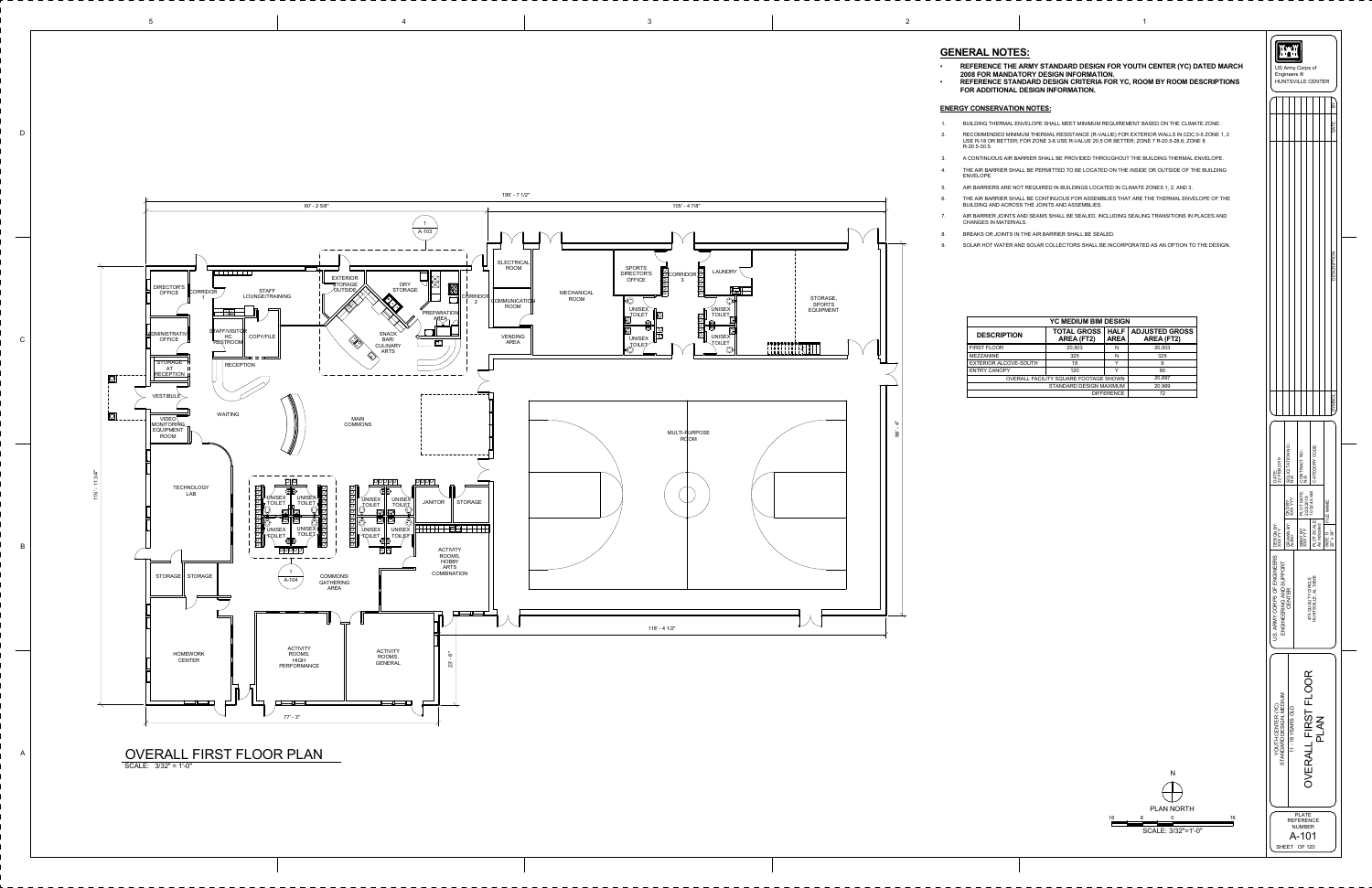N $\begin{array}{c} \begin{array}{c} \end{array} \end{array}$ PLAN NORTH 8 16 0<u> a shekara ta 1991 a shekara ta 1991 a shekara ta 1991 a shekara ta 1991 a shekara ta 1991 a 1991 a shekara t</u>

| <b>YC MEDIUM BIM DESIGN</b>           |                                         |                            |                                            |  |  |  |  |
|---------------------------------------|-----------------------------------------|----------------------------|--------------------------------------------|--|--|--|--|
| <b>DESCRIPTION</b>                    | <b>TOTAL GROSS</b><br><b>AREA (FT2)</b> | <b>HALF</b><br><b>AREA</b> | <b>ADJUSTED GROSS</b><br><b>AREA (FT2)</b> |  |  |  |  |
| <b>FIRST FLOOR</b>                    | 20,503                                  | N                          | 20,503                                     |  |  |  |  |
| <b>MEZZANINE</b>                      | 325                                     | N                          | 325                                        |  |  |  |  |
| EXTERIOR ALCOVE-SOUTH                 | 18                                      |                            | 9                                          |  |  |  |  |
| <b>ENTRY CANOPY</b>                   | 120                                     | ◡                          | 60                                         |  |  |  |  |
| OVERALL FACILITY SQUARE FOOTAGE SHOWN | 20,897                                  |                            |                                            |  |  |  |  |
|                                       | 20,969                                  |                            |                                            |  |  |  |  |
|                                       |                                         | <b>DIFFERENCE</b>          | 72                                         |  |  |  |  |

SCALE: 3/32"=1'-0"

16

5

| $\begin{array}{ c c c }\n\hline\n\text{3} & \text{2} \\ \hline\n\end{array}$ |  |  |  |
|------------------------------------------------------------------------------|--|--|--|



D

C

B

A

MAL ENVELOPE SHALL MEET MINIMUM REQUIREMENT BASED ON THE CLIMATE ZONE. RECOMMENDED MINIMUM THERMAL RESISTANCE (R-VALUE) FOR EXTERIOR WALLS IN CDC 0-5 ZONE 1, 2 USE R-18 OR BETTER; FOR ZONE 3-6 USE R-VALUE 20.5 OR BETTER; ZONE 7 R-20.5-28.6; ZONE 8

SHEET OF 120

 **REFERENCE THE ARMY STANDARD DESIGN FOR YOUTH CENTER (YC) DATED MARCH 2008 FOR MANDATORY DESIGN INFORMATION. REFERIGARD DESIGN CRITERIA FOR YC, ROOM BY ROOM DESCRIPTIONS FAL DESIGN INFORMATION.** 

## **ENERGY CONSERVATION NOTES:**

A CONTINUOUS AIR BARRIER SHALL BE PROVIDED THROUGHOUT THE BUILDING THERMAL ENVELOPE. THE AIR BARRIER SHALL BE PERMITTED TO BE LOCATED ON THE INSIDE OR OUTSIDE OF THE BUILDING

RE NOT REQUIRED IN BUILDINGS LOCATED IN CLIMATE ZONES 1, 2, AND 3.

THE AIR BARRIER SHALL BE CONTINUOUS FOR ASSEMBLIES THAT ARE THE THERMAL ENVELOPE OF THE BUILDING AND ACROSS THE JOINTS AND ASSEMBLIES.

INTS AND SEAMS SHALL BE SEALED, INCLUDING SEALING TRANSITIONS IN PLACES AND

| $\mathbf 1$ .    | <b>BUILDING THERMAL ENVI</b>                                  |
|------------------|---------------------------------------------------------------|
| 2.               | RECOMMENDED MINIMUM<br>USE R-18 OR BETTER: FO<br>R-20.5-30.5. |
| 3.               | A CONTINUOUS AIR BARF                                         |
| $\overline{4}$ . | THE AIR BARRIER SHALL<br>ENVELOPE.                            |
| 5.               | AIR BARRIERS ARE NOT I                                        |
| 6.               | THE AIR BARRIER SHALL<br>BUILDING AND ACROSS T                |
| $\overline{7}$ . | AIR BARRIER JOINTS AND<br><b>CHANGES IN MATERIALS.</b>        |
| 8.               | <b>BREAKS OR JOINTS IN TH</b>                                 |
| 9.               | SOLAR HOT WATER AND                                           |

BREAKS OR JOINTS IN THE AIR BARRIER SHALL BE SEALED.

SOLAR HOT WATER AND SOLAR COLLECTORS SHALL BE INCORPORATED AS AN OPTION TO THE DESIGN.

|                                                         | US Army Corps of<br>Engineers ®<br><b>HUNTSVILLE CENTER</b> |                                                      |                |                                            |                      |                                 |
|---------------------------------------------------------|-------------------------------------------------------------|------------------------------------------------------|----------------|--------------------------------------------|----------------------|---------------------------------|
|                                                         |                                                             |                                                      |                |                                            |                      | ≧                               |
|                                                         |                                                             |                                                      |                |                                            |                      | DATE                            |
|                                                         |                                                             |                                                      |                |                                            |                      | <b>DESCRIPTION</b>              |
|                                                         |                                                             |                                                      |                |                                            |                      | SYMBOL                          |
| DATE:<br>22 FEB 2019                                    | SOLICITATION NO.:<br>N/A                                    |                                                      |                |                                            |                      |                                 |
| DESIGN BY:<br>XXX YYY                                   | DRAWN BY: CKD BY:<br>Author XXX YYY                         |                                                      |                |                                            | SIZE: D   FILE NAME: | $x \approx 34$ "<br>$\tilde{2}$ |
| U.S. ARMY CORPS OF ENGINEERS<br>ENGINEERING AND SUPPORT | CENTER                                                      |                                                      |                | 475 QUALITY CIRCLE<br>HUNTSVILLE, AL 35806 |                      |                                 |
| STANDARD DESIGN, MEDIUM<br>YOUTH CENTER (YC)            | 11 - 18 YEARS OLD                                           |                                                      | MEZZANINE PLAN |                                            |                      |                                 |
|                                                         |                                                             | <b>PLATE</b><br><b>REFERENCE</b><br>NUMBER<br>$-102$ |                |                                            |                      |                                 |

## **GENERAL NOTES:**

|  | VEREIVRE ITV I                              |
|--|---------------------------------------------|
|  | <b>REFERENCE TH</b><br>2008 FOR MAND        |
|  | <b>REFERENCE ST</b><br><b>FOR ADDITIONA</b> |
|  |                                             |